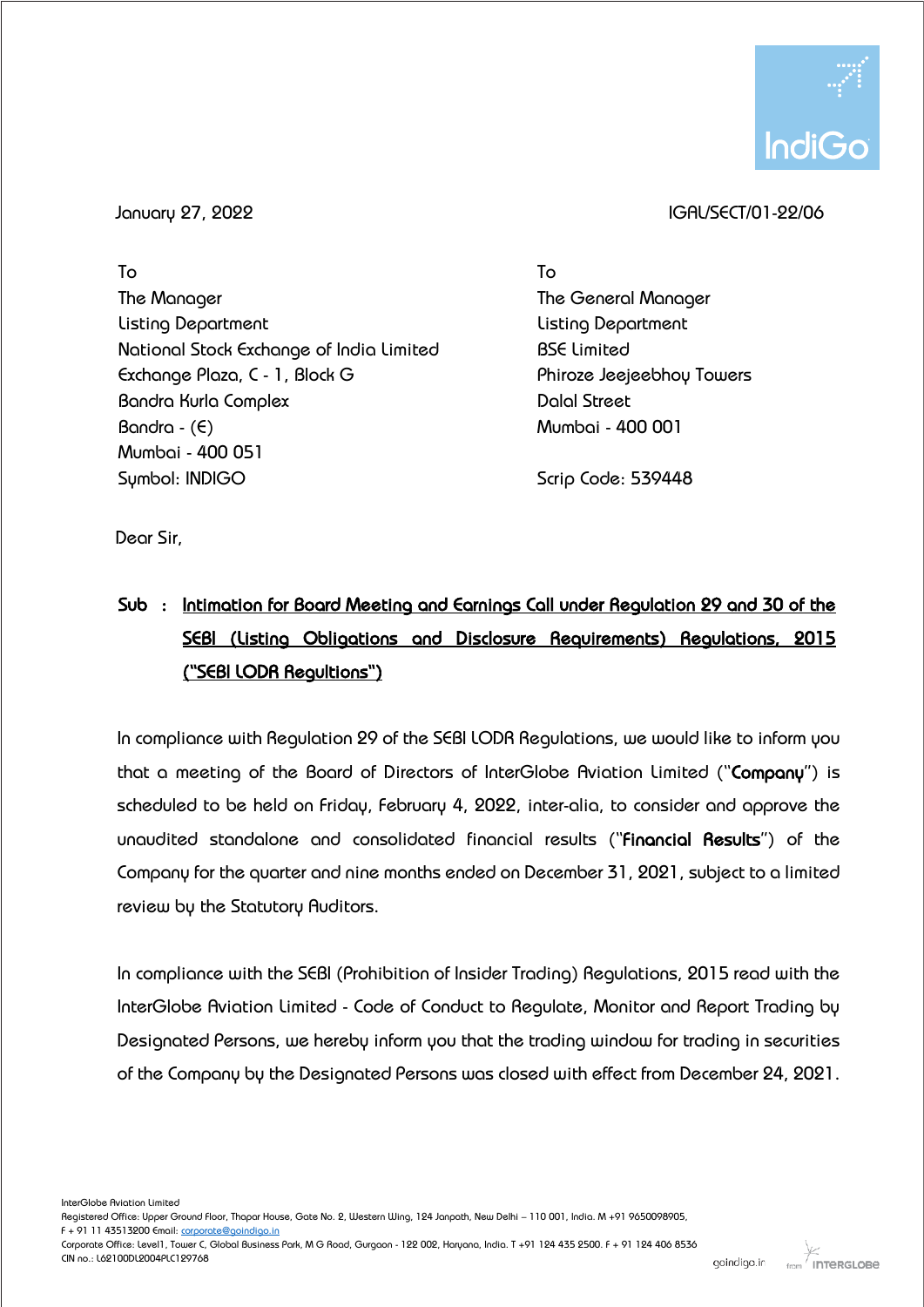In the absence of unusual developments, the trading window will reopen 48 hours after the announcement of Financial Results by the Company.

Further, in compliance with Regulation 30 of the SEBI LODR Regulations, the schedule of earnings call in relation thereto is enclosed.

This is for your information and record.

Thanking you,

## For InterGlobe Aviation Limited



Company Secretary and Chief Compliance Officer